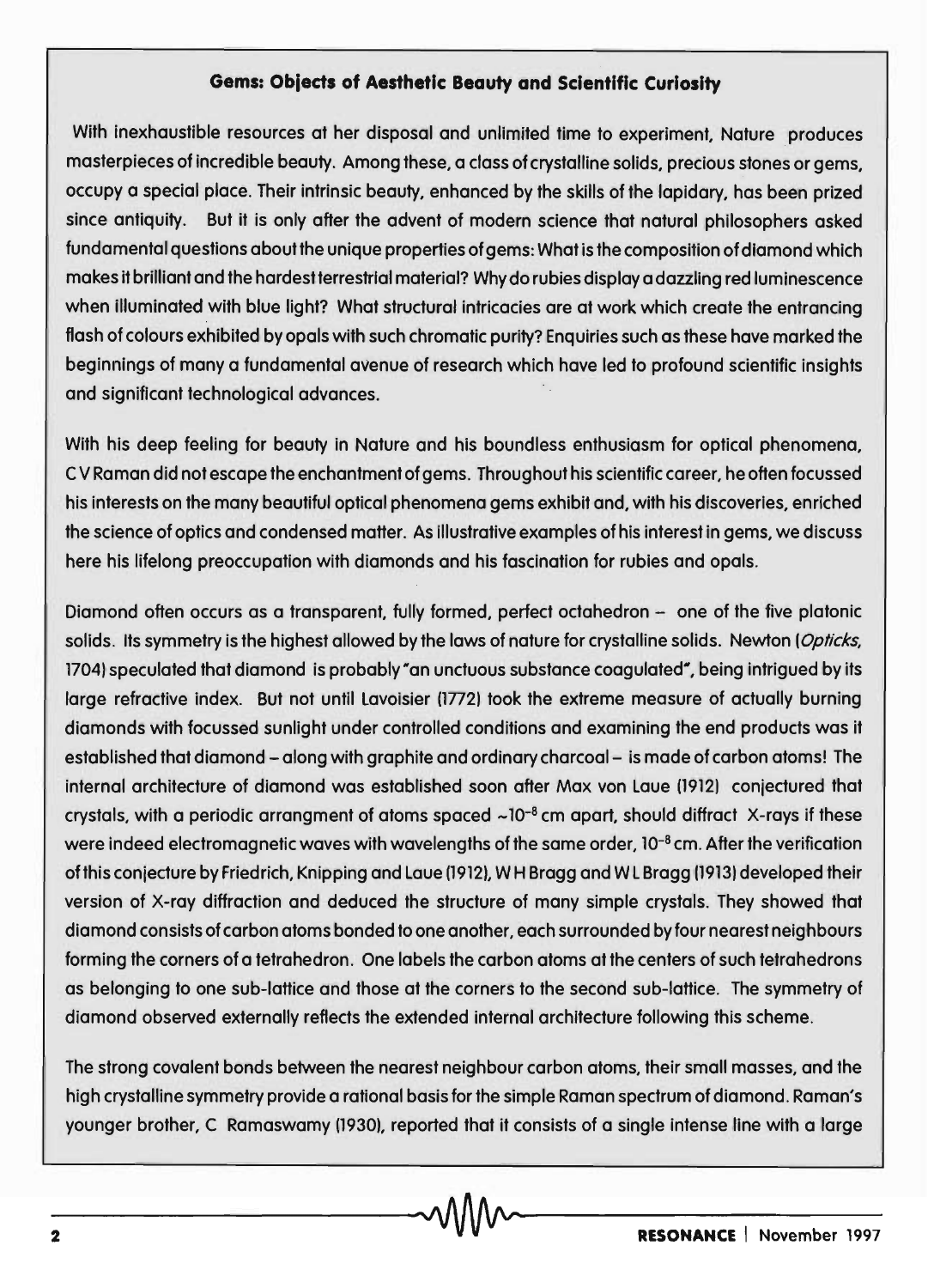Raman shift. Nagendra Nath (1934), one of Raman's students, deduced theoretically the microscopic picture for the Raman line: The two sub-lattices on which the carbon atoms are located vibrate rigidly against each other. During such a vibration, the covalent bonds are compressed and stretched, twisted and bent, resulting in the high frequency and the large intensity of the Raman line.

With his intellectual curiosity fully aroused, Raman meticulously and systematically collected a large number of diamonds, immensely valuable for their scientific interest. He planned and carried out, with the collaboration of his enthusiastic students, a comprehensive program of investigations on a wide range of phenomena and made major contributions to our understanding ofthe properties of diamond.

With the advent of semiconductor physics, the tetrahedrally coordinated elemental semiconductors, silicon and germanium, and the closely related compound semiconductors, *e.g.*, GaAs, have played a key role in the new age of solid state electronics. With its large energy gap and high thermal conductivity, diamond - the remaining member of the group IV elemental semiconductors - now holds the promise and the potential for a new generation of electronic devices. Significant progress in diamond synthesis has been made in recent years. Diamond is well known as a unique abrasive and as a component of cutting and drilling equipment, thanks to its extraordinary mechanical attributes. Its transparency from the ultraviolet to microwaves (except for a small band of absorption in the near infrared) makes it ideal as an optical window. As a system in which fundamental questions in condensed matter physics can be addressed, diamond, especially isotopically controlled and deliberately doped with controlled concentrations of desired Impurities, continues to be an ideal system, offering outstanding scientific opportunities.

Next to diamonds, rubies have long commanded universal fascination. Again, the chemical composition and internal architecture are simple. It consists of two 'molecules' of Al $_2$ O<sub>3</sub>, with the O<sub>3</sub> forming equilateral triangles and two AI's poised symmetrically above and below their centers. There are two Al $_2$ O $_3^{\prime}$  s in each building block (unit cell) of the crystal and the entire structure has an axial (three-fold) . symmetry normal to the oxygen planes - the so-called optic axis. When free of impurities, the crystals are called sapphire or corundum, a highly prized gemstone in its own right. Verneuil (1904) made sapphire crystals in the laboratory and today crystals many centimeters in diameter and 10-15 cm long are routinely grown in the laboratory for scientific and technological applications. The substitution of a fraction of  $Al^{3+}$  in sapphire with Cr<sup>3+</sup> results in ruby. In the crystalline environment in which Cr<sup>3+</sup> ions find themselves, their electronic energy levels are reorganized. As a consequence, ruby crystals have strong and broad absorption bands centered  $\sim 25,000$  cm<sup>-1</sup> and 18,000 cm<sup>-1</sup> causing the characteristic pink or red colour of ruby. When illuminated with strong radiation in these bands, the excited electrons relax into two metastable (long lived) states and finally make optical transitions to the ground states emitting two sharp lines in the red, the  $R_1$  line at 14403 cm<sup>-1</sup> and the  $R_2$  line at 14431 cm<sup>-1</sup> The phenomenon of the red luminescence thus generated has been studied comprehensively and the